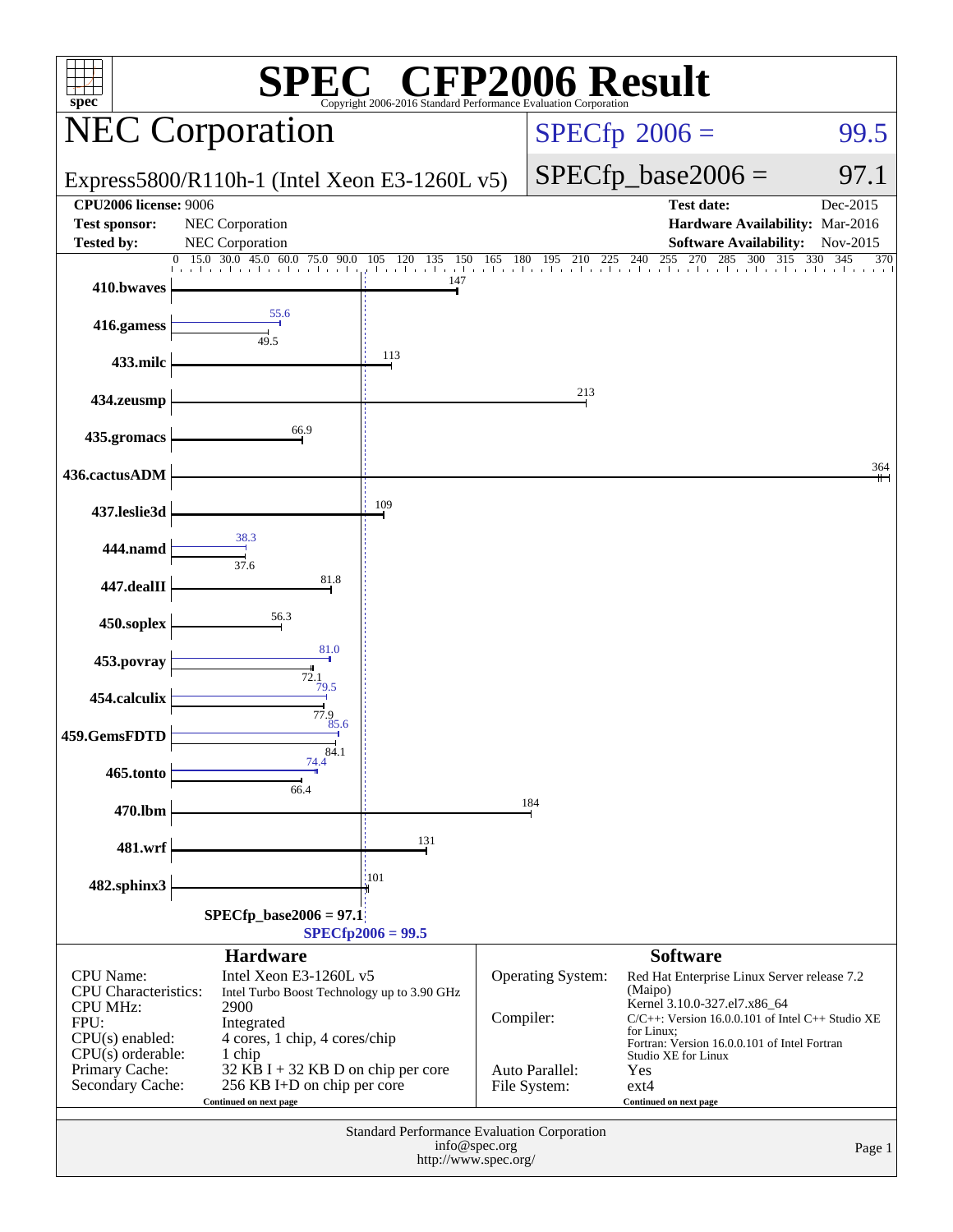

## NEC Corporation

### $SPECfp2006 = 99.5$  $SPECfp2006 = 99.5$

Express5800/R110h-1 (Intel Xeon E3-1260L v5)

 $SPECTp\_base2006 = 97.1$ 

| <b>CPU2006 license: 9006</b>                                               |                                                                                                             |                                                                                    | <b>Test date:</b><br>Dec-2015                                 |
|----------------------------------------------------------------------------|-------------------------------------------------------------------------------------------------------------|------------------------------------------------------------------------------------|---------------------------------------------------------------|
| <b>Test sponsor:</b>                                                       | NEC Corporation                                                                                             |                                                                                    | Hardware Availability: Mar-2016                               |
| <b>Tested by:</b>                                                          | <b>NEC</b> Corporation                                                                                      |                                                                                    | <b>Software Availability:</b><br>Nov-2015                     |
| L3 Cache:<br>Other Cache:<br>Memory:<br>Disk Subsystem:<br>Other Hardware: | 8 MB I+D on chip per chip<br>None<br>16 GB (2 x 8 GB 2Rx8 PC4-2133P-E)<br>1 x 500 GB SATA, 7200 RPM<br>None | <b>System State:</b><br><b>Base Pointers:</b><br>Peak Pointers:<br>Other Software: | Run level 3 (multi-user)<br>$64$ -bit<br>$32/64$ -bit<br>None |

**[Results Table](http://www.spec.org/auto/cpu2006/Docs/result-fields.html#ResultsTable)**

| Results Table                                                                                            |                |       |                |       |                |             |                |              |                |              |                |              |
|----------------------------------------------------------------------------------------------------------|----------------|-------|----------------|-------|----------------|-------------|----------------|--------------|----------------|--------------|----------------|--------------|
|                                                                                                          | <b>Base</b>    |       |                |       |                | <b>Peak</b> |                |              |                |              |                |              |
| <b>Benchmark</b>                                                                                         | <b>Seconds</b> | Ratio | <b>Seconds</b> | Ratio | <b>Seconds</b> | Ratio       | <b>Seconds</b> | <b>Ratio</b> | <b>Seconds</b> | <b>Ratio</b> | <b>Seconds</b> | <b>Ratio</b> |
| 410.bwaves                                                                                               | 92.4           | 147   | 92.7           | 147   | 92.9           | 146         | 92.4           | 147          | 92.7           | 147          | 92.9           | 146          |
| 416.gamess                                                                                               | 395            | 49.5  | 395            | 49.5  | 395            | 49.5        | 352            | 55.6         | 352            | 55.7         | 352            | 55.6         |
| $433$ .milc                                                                                              | 81.3           | 113   | 81.3           | 113   | 81.4           | 113         | 81.3           | 113          | 81.3           | 113          | 81.4           | 113          |
| $434$ . zeusmp                                                                                           | 42.8           | 213   | 42.8           | 213   | 42.8           | 213         | 42.8           | 213          | 42.8           | 213          | 42.8           | 213          |
| $435.$ gromacs                                                                                           | 106            | 67.0  | 107            | 66.8  | 107            | 66.9        | 106            | 67.0         | 107            | 66.8         | 107            | 66.9         |
| 436.cactusADM                                                                                            | 32.9           | 363   | 32.5           | 368   | 32.8           | 364         | 32.9           | 363          | 32.5           | 368          | 32.8           | 364          |
| 437.leslie3d                                                                                             | 86.5           | 109   | 86.4           | 109   | 86.4           | 109         | 86.5           | 109          | 86.4           | 109          | 86.4           | <u>109</u>   |
| 444.namd                                                                                                 | 214            | 37.6  | 213            | 37.6  | 214            | 37.5        | 210            | 38.3         | 209            | 38.3         | 209            | 38.3         |
| $447$ .dealII                                                                                            | 140            | 81.9  | <b>140</b>     | 81.8  | 140            | 81.6        | 140            | 81.9         | <b>140</b>     | 81.8         | 140            | 81.6         |
| $450$ .soplex                                                                                            | 148            | 56.2  | 148            | 56.3  | 148            | 56.4        | 148            | 56.2         | 148            | 56.3         | 148            | 56.4         |
| 453.povray                                                                                               | 74.4           | 71.5  | 73.4           | 72.5  | 73.8           | 72.1        | 65.3           | 81.5         | 66.0           | 80.6         | 65.7           | 81.0         |
| $ 454$ .calculix                                                                                         | 106            | 78.0  | 106            | 77.9  | 106            | 77.9        | 104            | 79.5         | 104            | 79.2         | 104            | 79.6         |
| 459.GemsFDTD                                                                                             | 126            | 84.1  | 126            | 84.0  | 126            | 84.1        | 124            | 85.6         | 124            | 85.4         | 124            | 85.6         |
| $ 465$ .tonto                                                                                            | 147            | 66.7  | 148            | 66.3  | 148            | 66.4        | 132            | 74.8         | 134            | 73.5         | <u>132</u>     | 74.4         |
| 470.1bm                                                                                                  | 74.6           | 184   | 74.6           | 184   | 74.6           | 184         | 74.6           | 184          | 74.6           | 184          | 74.6           | 184          |
| $ 481$ .wrf                                                                                              | 85.6           | 130   | 85.4           | 131   | 85.3           | 131         | 85.6           | 130          | 85.4           | <u>131</u>   | 85.3           | 131          |
| 482.sphinx3                                                                                              | 193            | 101   | 193            | 101   | 195            | 99.9        | 193            | 101          | 193            | 101          | 195            | 99.9         |
| Results appear in the order in which they were run. Bold underlined text indicates a median measurement. |                |       |                |       |                |             |                |              |                |              |                |              |

### **[Operating System Notes](http://www.spec.org/auto/cpu2006/Docs/result-fields.html#OperatingSystemNotes)**

Stack size set to unlimited using "ulimit -s unlimited"

### **[Platform Notes](http://www.spec.org/auto/cpu2006/Docs/result-fields.html#PlatformNotes)**

 BIOS Settings: Power Management Policy: Custom Energy Performance: Performance Hyper-Threading: Disabled

> Standard Performance Evaluation Corporation [info@spec.org](mailto:info@spec.org) <http://www.spec.org/>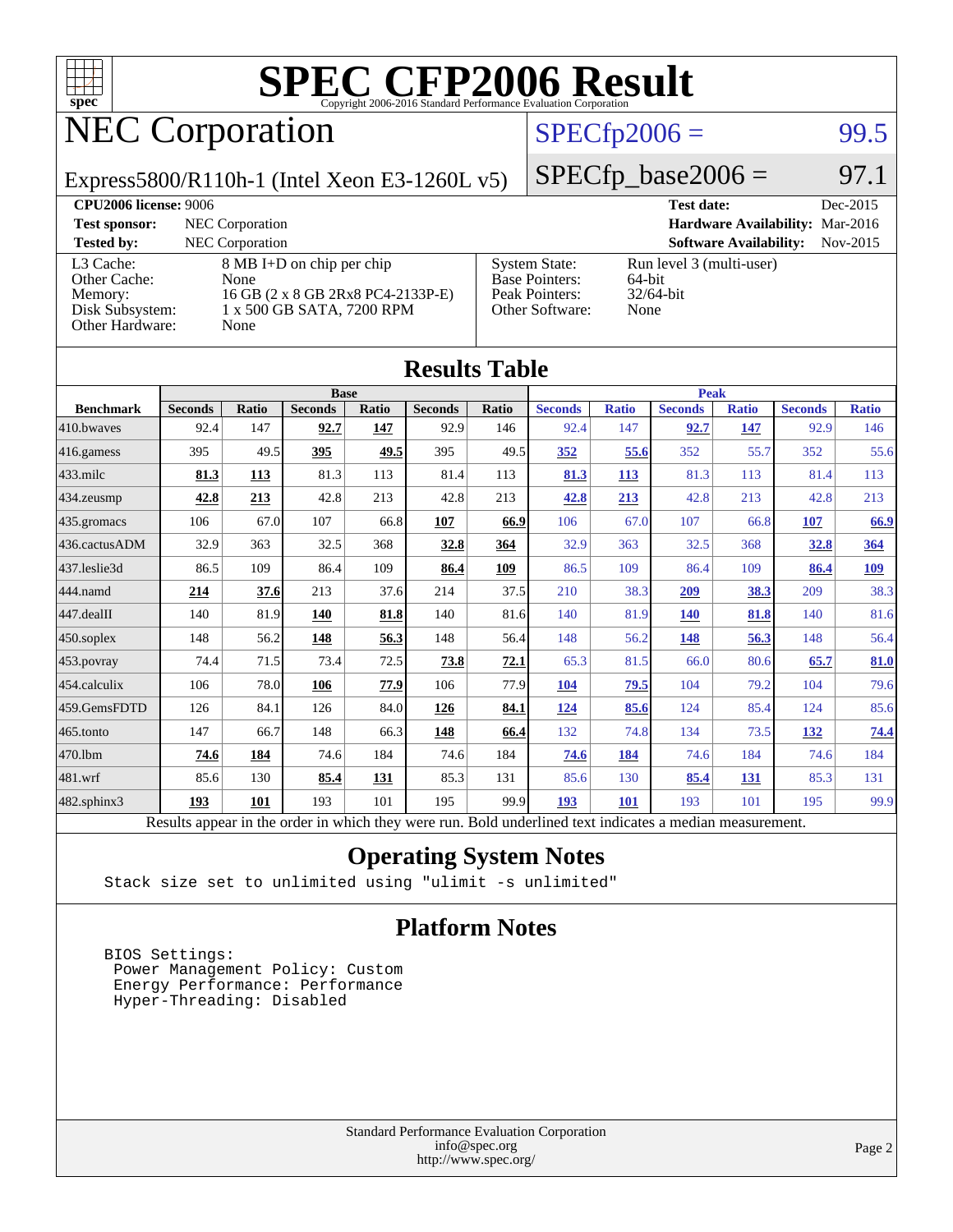

## NEC Corporation

 $SPECTp2006 =$  99.5

Express5800/R110h-1 (Intel Xeon E3-1260L v5)

#### **[CPU2006 license:](http://www.spec.org/auto/cpu2006/Docs/result-fields.html#CPU2006license)** 9006 **[Test date:](http://www.spec.org/auto/cpu2006/Docs/result-fields.html#Testdate)** Dec-2015

**[Tested by:](http://www.spec.org/auto/cpu2006/Docs/result-fields.html#Testedby)** NEC Corporation **[Software Availability:](http://www.spec.org/auto/cpu2006/Docs/result-fields.html#SoftwareAvailability)** Nov-2015

 $SPECTp\_base2006 = 97.1$ 

| <b>UL UZUUU HUURUS</b> , 2000 |                                      | TEST HALE.                      | DUC-2015 |
|-------------------------------|--------------------------------------|---------------------------------|----------|
|                               | <b>Test sponsor:</b> NEC Corporation | Hardware Availability: Mar-2016 |          |
| Tooted hy                     | NECCornorsion                        | Roftware Avoilability: Nov 2015 |          |

### **[General Notes](http://www.spec.org/auto/cpu2006/Docs/result-fields.html#GeneralNotes)**

Environment variables set by runspec before the start of the run: KMP\_AFFINITY = "granularity=fine,compact,1,0" LD\_LIBRARY\_PATH = "/home/cpu2006/libs/32:/home/cpu2006/libs/64:/home/cpu2006/sh" OMP\_NUM\_THREADS = "4"

 Binaries compiled on a system with 1x Intel Core i5-4670K CPU + 32GB memory using RedHat EL 7.1 Transparent Huge Pages enabled with: echo always > /sys/kernel/mm/transparent\_hugepage/enabled

### **[Base Compiler Invocation](http://www.spec.org/auto/cpu2006/Docs/result-fields.html#BaseCompilerInvocation)**

[C benchmarks](http://www.spec.org/auto/cpu2006/Docs/result-fields.html#Cbenchmarks):  $-m64$ 

[C++ benchmarks:](http://www.spec.org/auto/cpu2006/Docs/result-fields.html#CXXbenchmarks) [icpc -m64](http://www.spec.org/cpu2006/results/res2016q1/cpu2006-20160125-38808.flags.html#user_CXXbase_intel_icpc_64bit_bedb90c1146cab66620883ef4f41a67e)

[Fortran benchmarks](http://www.spec.org/auto/cpu2006/Docs/result-fields.html#Fortranbenchmarks): [ifort -m64](http://www.spec.org/cpu2006/results/res2016q1/cpu2006-20160125-38808.flags.html#user_FCbase_intel_ifort_64bit_ee9d0fb25645d0210d97eb0527dcc06e)

[Benchmarks using both Fortran and C](http://www.spec.org/auto/cpu2006/Docs/result-fields.html#BenchmarksusingbothFortranandC): [icc -m64](http://www.spec.org/cpu2006/results/res2016q1/cpu2006-20160125-38808.flags.html#user_CC_FCbase_intel_icc_64bit_0b7121f5ab7cfabee23d88897260401c) [ifort -m64](http://www.spec.org/cpu2006/results/res2016q1/cpu2006-20160125-38808.flags.html#user_CC_FCbase_intel_ifort_64bit_ee9d0fb25645d0210d97eb0527dcc06e)

### **[Base Portability Flags](http://www.spec.org/auto/cpu2006/Docs/result-fields.html#BasePortabilityFlags)**

| 410.bwaves: -DSPEC CPU LP64                 |                                                                |
|---------------------------------------------|----------------------------------------------------------------|
| 416.gamess: -DSPEC_CPU_LP64                 |                                                                |
| 433.milc: -DSPEC CPU LP64                   |                                                                |
| 434.zeusmp: -DSPEC_CPU_LP64                 |                                                                |
| 435.gromacs: -DSPEC_CPU_LP64 -nofor_main    |                                                                |
| 436.cactusADM: -DSPEC CPU LP64 -nofor main  |                                                                |
| 437.leslie3d: -DSPEC CPU LP64               |                                                                |
| 444.namd: -DSPEC CPU LP64                   |                                                                |
| 447.dealII: -DSPEC CPU LP64                 |                                                                |
| 450.soplex: -DSPEC_CPU_LP64                 |                                                                |
| 453.povray: -DSPEC_CPU_LP64                 |                                                                |
| 454.calculix: - DSPEC CPU LP64 - nofor main |                                                                |
| 459. GemsFDTD: - DSPEC CPU LP64             |                                                                |
| 465.tonto: - DSPEC CPU LP64                 |                                                                |
| 470.1bm: - DSPEC CPU LP64                   |                                                                |
|                                             | 481.wrf: -DSPEC CPU_LP64 -DSPEC_CPU_CASE_FLAG -DSPEC_CPU_LINUX |
| 482.sphinx3: -DSPEC_CPU_LP64                |                                                                |
|                                             |                                                                |

| <b>Standard Performance Evaluation Corporation</b> |
|----------------------------------------------------|
| info@spec.org                                      |
| http://www.spec.org/                               |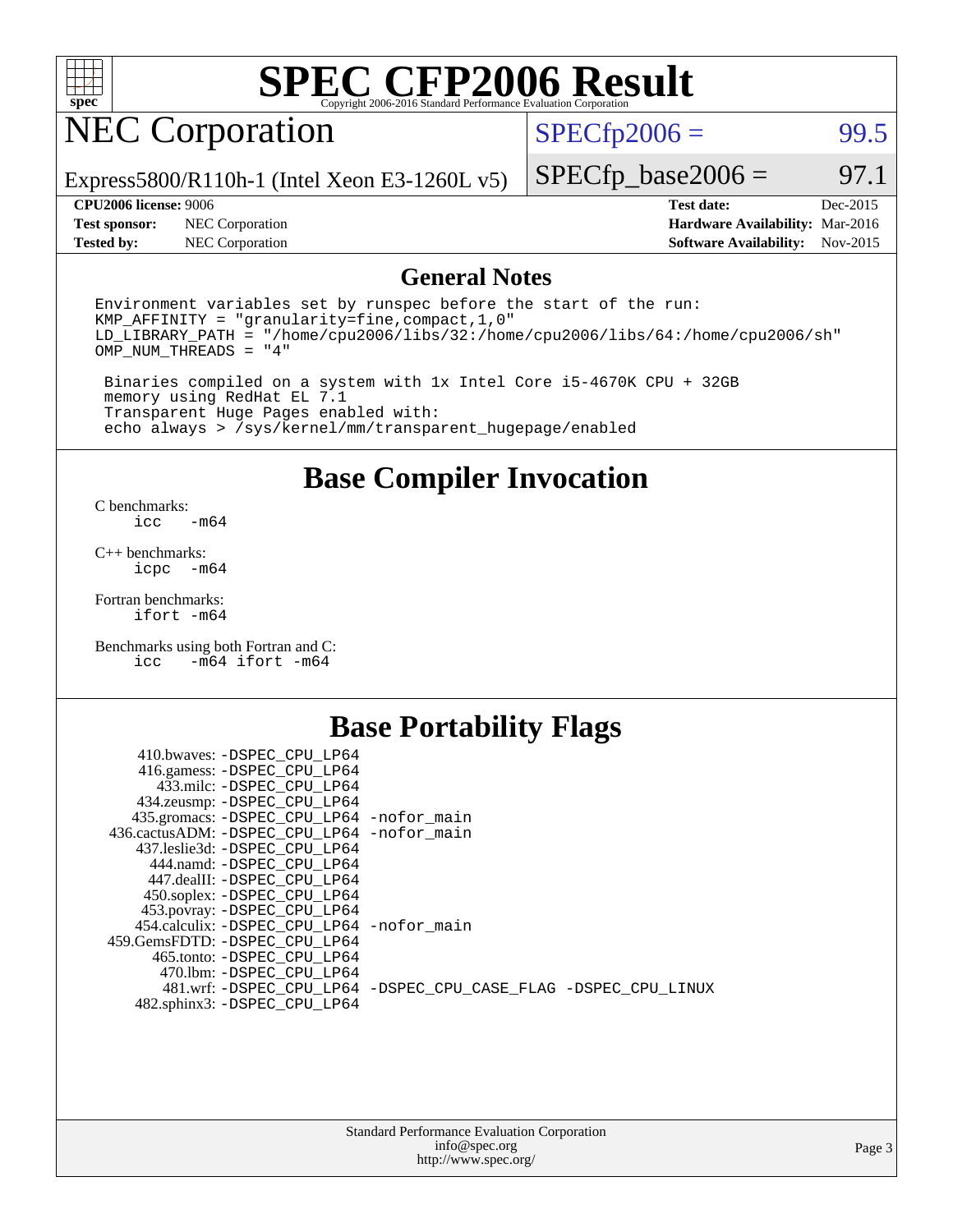

## NEC Corporation

 $SPECTp2006 =$  99.5

Express5800/R110h-1 (Intel Xeon E3-1260L v5)

**[Test sponsor:](http://www.spec.org/auto/cpu2006/Docs/result-fields.html#Testsponsor)** NEC Corporation **[Hardware Availability:](http://www.spec.org/auto/cpu2006/Docs/result-fields.html#HardwareAvailability)** Mar-2016

 $SPECTp\_base2006 = 97.1$ **[CPU2006 license:](http://www.spec.org/auto/cpu2006/Docs/result-fields.html#CPU2006license)** 9006 **[Test date:](http://www.spec.org/auto/cpu2006/Docs/result-fields.html#Testdate)** Dec-2015

**[Tested by:](http://www.spec.org/auto/cpu2006/Docs/result-fields.html#Testedby)** NEC Corporation **[Software Availability:](http://www.spec.org/auto/cpu2006/Docs/result-fields.html#SoftwareAvailability)** Nov-2015

### **[Base Optimization Flags](http://www.spec.org/auto/cpu2006/Docs/result-fields.html#BaseOptimizationFlags)**

[C benchmarks](http://www.spec.org/auto/cpu2006/Docs/result-fields.html#Cbenchmarks): [-xCORE-AVX2](http://www.spec.org/cpu2006/results/res2016q1/cpu2006-20160125-38808.flags.html#user_CCbase_f-xAVX2_5f5fc0cbe2c9f62c816d3e45806c70d7) [-ipo](http://www.spec.org/cpu2006/results/res2016q1/cpu2006-20160125-38808.flags.html#user_CCbase_f-ipo) [-O3](http://www.spec.org/cpu2006/results/res2016q1/cpu2006-20160125-38808.flags.html#user_CCbase_f-O3) [-no-prec-div](http://www.spec.org/cpu2006/results/res2016q1/cpu2006-20160125-38808.flags.html#user_CCbase_f-no-prec-div) [-parallel](http://www.spec.org/cpu2006/results/res2016q1/cpu2006-20160125-38808.flags.html#user_CCbase_f-parallel) [-opt-prefetch](http://www.spec.org/cpu2006/results/res2016q1/cpu2006-20160125-38808.flags.html#user_CCbase_f-opt-prefetch) [-ansi-alias](http://www.spec.org/cpu2006/results/res2016q1/cpu2006-20160125-38808.flags.html#user_CCbase_f-ansi-alias)

[C++ benchmarks:](http://www.spec.org/auto/cpu2006/Docs/result-fields.html#CXXbenchmarks) [-xCORE-AVX2](http://www.spec.org/cpu2006/results/res2016q1/cpu2006-20160125-38808.flags.html#user_CXXbase_f-xAVX2_5f5fc0cbe2c9f62c816d3e45806c70d7) [-ipo](http://www.spec.org/cpu2006/results/res2016q1/cpu2006-20160125-38808.flags.html#user_CXXbase_f-ipo) [-O3](http://www.spec.org/cpu2006/results/res2016q1/cpu2006-20160125-38808.flags.html#user_CXXbase_f-O3) [-no-prec-div](http://www.spec.org/cpu2006/results/res2016q1/cpu2006-20160125-38808.flags.html#user_CXXbase_f-no-prec-div) [-opt-prefetch](http://www.spec.org/cpu2006/results/res2016q1/cpu2006-20160125-38808.flags.html#user_CXXbase_f-opt-prefetch) [-ansi-alias](http://www.spec.org/cpu2006/results/res2016q1/cpu2006-20160125-38808.flags.html#user_CXXbase_f-ansi-alias)

[Fortran benchmarks](http://www.spec.org/auto/cpu2006/Docs/result-fields.html#Fortranbenchmarks): [-xCORE-AVX2](http://www.spec.org/cpu2006/results/res2016q1/cpu2006-20160125-38808.flags.html#user_FCbase_f-xAVX2_5f5fc0cbe2c9f62c816d3e45806c70d7) [-ipo](http://www.spec.org/cpu2006/results/res2016q1/cpu2006-20160125-38808.flags.html#user_FCbase_f-ipo) [-O3](http://www.spec.org/cpu2006/results/res2016q1/cpu2006-20160125-38808.flags.html#user_FCbase_f-O3) [-no-prec-div](http://www.spec.org/cpu2006/results/res2016q1/cpu2006-20160125-38808.flags.html#user_FCbase_f-no-prec-div) [-parallel](http://www.spec.org/cpu2006/results/res2016q1/cpu2006-20160125-38808.flags.html#user_FCbase_f-parallel) [-opt-prefetch](http://www.spec.org/cpu2006/results/res2016q1/cpu2006-20160125-38808.flags.html#user_FCbase_f-opt-prefetch)

[Benchmarks using both Fortran and C](http://www.spec.org/auto/cpu2006/Docs/result-fields.html#BenchmarksusingbothFortranandC): [-xCORE-AVX2](http://www.spec.org/cpu2006/results/res2016q1/cpu2006-20160125-38808.flags.html#user_CC_FCbase_f-xAVX2_5f5fc0cbe2c9f62c816d3e45806c70d7) [-ipo](http://www.spec.org/cpu2006/results/res2016q1/cpu2006-20160125-38808.flags.html#user_CC_FCbase_f-ipo) [-O3](http://www.spec.org/cpu2006/results/res2016q1/cpu2006-20160125-38808.flags.html#user_CC_FCbase_f-O3) [-no-prec-div](http://www.spec.org/cpu2006/results/res2016q1/cpu2006-20160125-38808.flags.html#user_CC_FCbase_f-no-prec-div) [-parallel](http://www.spec.org/cpu2006/results/res2016q1/cpu2006-20160125-38808.flags.html#user_CC_FCbase_f-parallel) [-opt-prefetch](http://www.spec.org/cpu2006/results/res2016q1/cpu2006-20160125-38808.flags.html#user_CC_FCbase_f-opt-prefetch) [-ansi-alias](http://www.spec.org/cpu2006/results/res2016q1/cpu2006-20160125-38808.flags.html#user_CC_FCbase_f-ansi-alias)

### **[Peak Compiler Invocation](http://www.spec.org/auto/cpu2006/Docs/result-fields.html#PeakCompilerInvocation)**

[C benchmarks](http://www.spec.org/auto/cpu2006/Docs/result-fields.html#Cbenchmarks):  $\text{icc}$   $-\text{m64}$ 

[C++ benchmarks:](http://www.spec.org/auto/cpu2006/Docs/result-fields.html#CXXbenchmarks) [icpc -m64](http://www.spec.org/cpu2006/results/res2016q1/cpu2006-20160125-38808.flags.html#user_CXXpeak_intel_icpc_64bit_bedb90c1146cab66620883ef4f41a67e)

[Fortran benchmarks](http://www.spec.org/auto/cpu2006/Docs/result-fields.html#Fortranbenchmarks): [ifort -m64](http://www.spec.org/cpu2006/results/res2016q1/cpu2006-20160125-38808.flags.html#user_FCpeak_intel_ifort_64bit_ee9d0fb25645d0210d97eb0527dcc06e)

[Benchmarks using both Fortran and C](http://www.spec.org/auto/cpu2006/Docs/result-fields.html#BenchmarksusingbothFortranandC): [icc -m64](http://www.spec.org/cpu2006/results/res2016q1/cpu2006-20160125-38808.flags.html#user_CC_FCpeak_intel_icc_64bit_0b7121f5ab7cfabee23d88897260401c) [ifort -m64](http://www.spec.org/cpu2006/results/res2016q1/cpu2006-20160125-38808.flags.html#user_CC_FCpeak_intel_ifort_64bit_ee9d0fb25645d0210d97eb0527dcc06e)

### **[Peak Portability Flags](http://www.spec.org/auto/cpu2006/Docs/result-fields.html#PeakPortabilityFlags)**

Same as Base Portability Flags

### **[Peak Optimization Flags](http://www.spec.org/auto/cpu2006/Docs/result-fields.html#PeakOptimizationFlags)**

[C benchmarks](http://www.spec.org/auto/cpu2006/Docs/result-fields.html#Cbenchmarks):

433.milc: basepeak = yes

 $470$ .lbm: basepeak = yes

482.sphinx3: basepeak = yes

[C++ benchmarks:](http://www.spec.org/auto/cpu2006/Docs/result-fields.html#CXXbenchmarks)

Continued on next page

Standard Performance Evaluation Corporation [info@spec.org](mailto:info@spec.org) <http://www.spec.org/>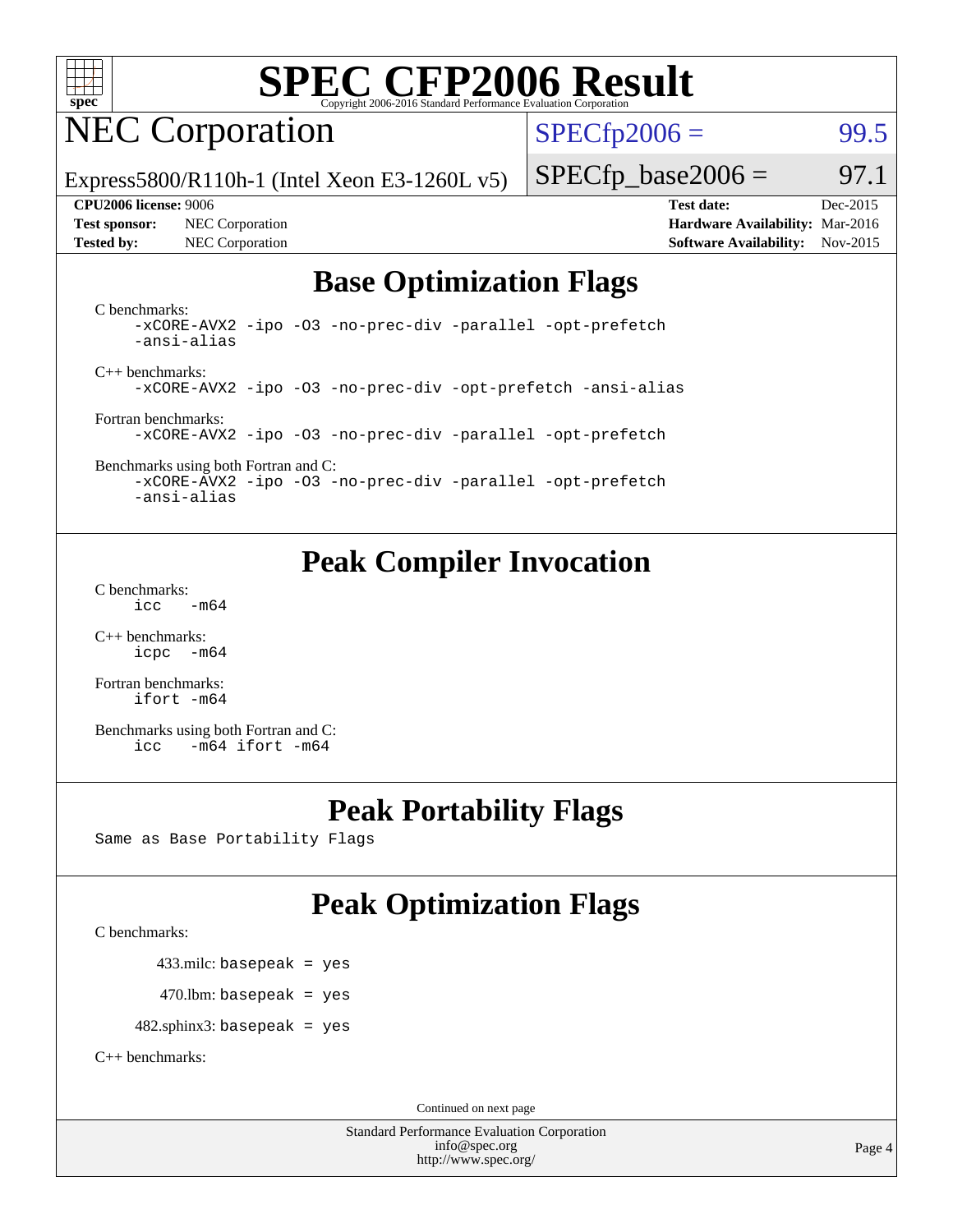

NEC Corporation

 $SPECTp2006 =$  99.5

Express5800/R110h-1 (Intel Xeon E3-1260L v5)

 $SPECTp\_base2006 =$  97.1

**[CPU2006 license:](http://www.spec.org/auto/cpu2006/Docs/result-fields.html#CPU2006license)** 9006 **[Test date:](http://www.spec.org/auto/cpu2006/Docs/result-fields.html#Testdate)** Dec-2015 **[Test sponsor:](http://www.spec.org/auto/cpu2006/Docs/result-fields.html#Testsponsor)** NEC Corporation **NEC Corporation [Hardware Availability:](http://www.spec.org/auto/cpu2006/Docs/result-fields.html#HardwareAvailability)** Mar-2016 [Tested by:](http://www.spec.org/auto/cpu2006/Docs/result-fields.html#Testedby) NEC Corporation **[Software Availability:](http://www.spec.org/auto/cpu2006/Docs/result-fields.html#SoftwareAvailability)** Nov-2015

### **[Peak Optimization Flags \(Continued\)](http://www.spec.org/auto/cpu2006/Docs/result-fields.html#PeakOptimizationFlags)**

```
 444.namd: -xCORE-AVX2(pass 2) -prof-gen:threadsafe(pass 1)
               -ipo(pass 2) -03(pass 2) -no-prec-div(pass 2)
               -par-num-threads=1(pass 1) -prof-use(pass 2) -fno-alias
               -auto-ilp32
      447.dealII: basepeak = yes
       450.soplex: basepeak = yes
      453.povray: -xCORE-AVX2(pass 2) -prof-gen:threadsafe(pass 1)
               -no-prec-div(pass 2)-par-num-threads=1(pass 1) -prof-use(pass 2) -unroll4
               -ansi-alias
Fortran benchmarks: 
     410.bwaves: basepeak = yes 416.gamess: -xCORE-AVX2(pass 2) -prof-gen:threadsafe(pass 1)
               -ipo(pass 2) -03(pass 2) -no-prec-div(pass 2)-par-num-threads=1(pass 1) -prof-use(pass 2) -unroll2
               -inline-level=0 -scalar-rep-
      434.zeusmp: basepeak = yes
      437.leslie3d: basepeak = yes
  459.GemsFDTD: -xCORE-AVX2(pass 2) -prof-gen:threadsafe(pass 1)
               -i\text{po}(pass 2) -\tilde{O}3(pass 2)-no-prec-div(pass 2)
               -par-num-threads=1(pass 1) -prof-use(pass 2) -unroll2
               -inline-level=0 -opt-prefetch -parallel
        465.tonto: -xCORE-AVX2(pass 2) -prof-gen:threadsafe(pass 1)
               -no-prec-div(pass 2)-par-num-threads=1(pass 1) -prof-use(pass 2) -inline-calloc
               -opt-malloc-options=3 -auto -unroll4
Benchmarks using both Fortran and C: 
     435.gromacs: basepeak = yes
  436.cactusADM: basepeak = yes
      454.calculix: -xCORE-AVX2 -ipo -O3 -no-prec-div -auto-ilp32 -ansi-alias
        481 \text{.m}: basepeak = yes
```